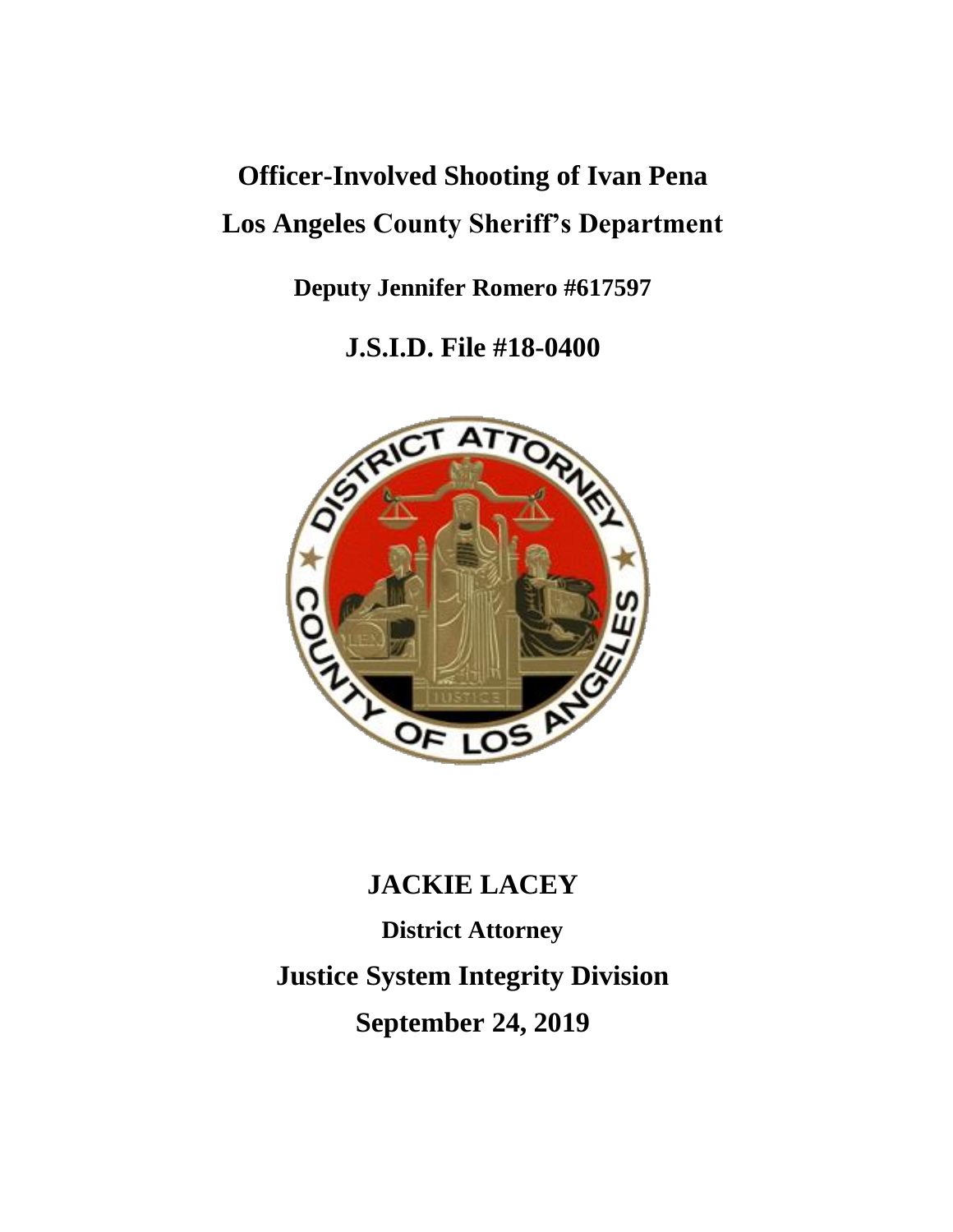#### **MEMORANDUM**

| TO:             | <b>CAPTAIN KENT WEGENER</b><br>Los Angeles County Sheriff's Department<br>Homicide Bureau<br>1 Cupania Circle<br>Monterey Park, California 91755 |
|-----------------|--------------------------------------------------------------------------------------------------------------------------------------------------|
| FROM:           | JUSTICE SYSTEM INTEGRITY DIVISION<br>Los Angeles County District Attorney's Office                                                               |
| <b>SUBJECT:</b> | Officer Involved Shooting of Ivan Pena<br>J.S.I.D. File #18-0400<br>L.A.S.D. File #018-14036-0272-013                                            |
| DATE:           | September 24, 2019                                                                                                                               |

The Justice System Integrity Division of the Los Angeles County District Attorney's Office has completed its review of the September 24, 2018, fatal shooting of Ivan Pena by Los Angeles County Sheriff's Department (LASD) Deputy Jennifer Romero. We have concluded that Deputy Romero acted lawfully in self-defense and in defense of others.

The District Attorney's Command Center was notified of the shooting at approximately 12:36 a.m., on September 25, 2018. The District Attorney Response Team responded to the location. They were given a briefing regarding the circumstances surrounding the shooting and a walk-through of the scene.

The following analysis is based on investigative reports, audio recordings of interviews, firearm analysis reports, the autopsy report, crime scene diagrams and sketches, photographs, video evidence, and witness statements submitted to this office by LASD Sergeants Michael Austin and Marcelo Quintero. The voluntary statements of all involved deputies were considered as part of this analysis.

#### **FACTUAL ANALYSIS**

On September 24, 2018, at approximately 11:26 p.m., LASD East Los Angeles Station Deputies John Strosnider and Jennifer Romero were working patrol in a black and white LASD vehicle, wearing full LASD uniforms. While driving north on Meisner Street, they observed three individuals sitting in a 2009 Honda Accord, parked on the west side of the street facing south. Strosnider, who was driving the vehicle, stopped with his vehicle facing east to contact the individuals due to them looking "suspicious" to him. Both deputies exited their vehicle and made contact with the occupants. Romero contacted the woman seated in the driver's seat, later identified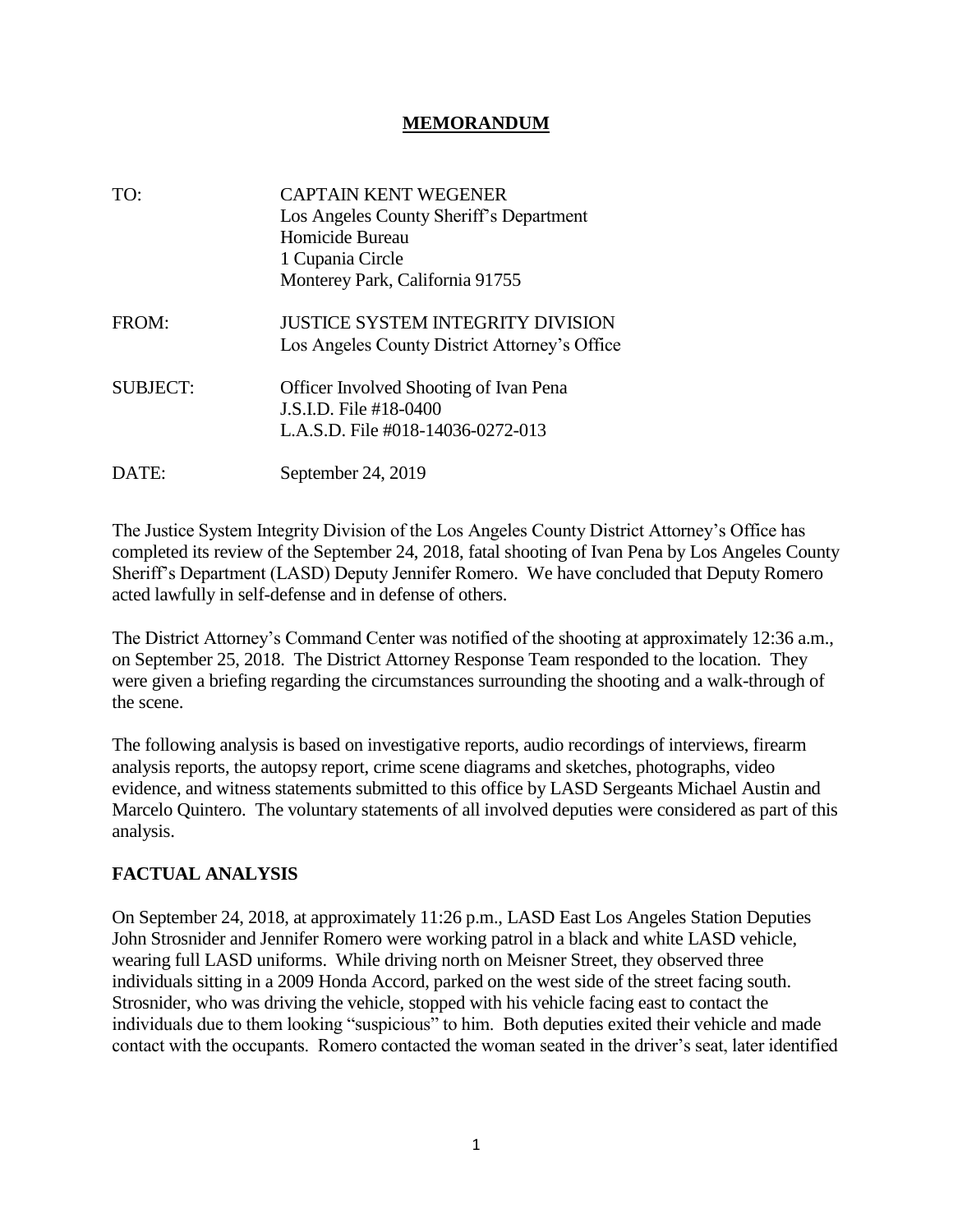as Debra N., and the man, later identified as Octavio D., seated in the front passenger seat.<sup>1</sup> Strosnider elected to contact the passenger in the back seat of the vehicle, later identified as Ivan Pena, due to the rear right passenger door of the vehicle being open.

As Romero spoke to Debra, she observed two open cans of beer in the backseat cup holders, and began to inquire whether Debra had been drinking. At the same time, Strosnider observed that Pena appeared to be intoxicated and saw the open containers in the vehicle. Strosnider ordered Pena out of the vehicle to conduct an investigation.



Open beer cans observed in rear seat of vehicle by Romero and Strosnider

Pena exited from the right rear passenger door of the vehicle. Pena was standing facing the rear quarter panel of the vehicle, with his back to Strosnider. As Strosnider attempted to control Pena's wrists and pat him down, Pena began to move away from him. Strosnider ordered Pena to comply, but Pena continued resisting.

<sup>1</sup> Debra stated she is the registered owner of the vehicle. She had picked Pena up at his home earlier in the day and had taken him to a friend's house. When the officers approached, Debra was attempting to take Pena home. Pena was intoxicated, and had refused to exit the vehicle because he wanted her to drive him to the liquor store. Approximately five minutes prior to the deputies' arrival, Pena had told her, "I want to die," and told her he did not care if he died just prior to the deputies' approach.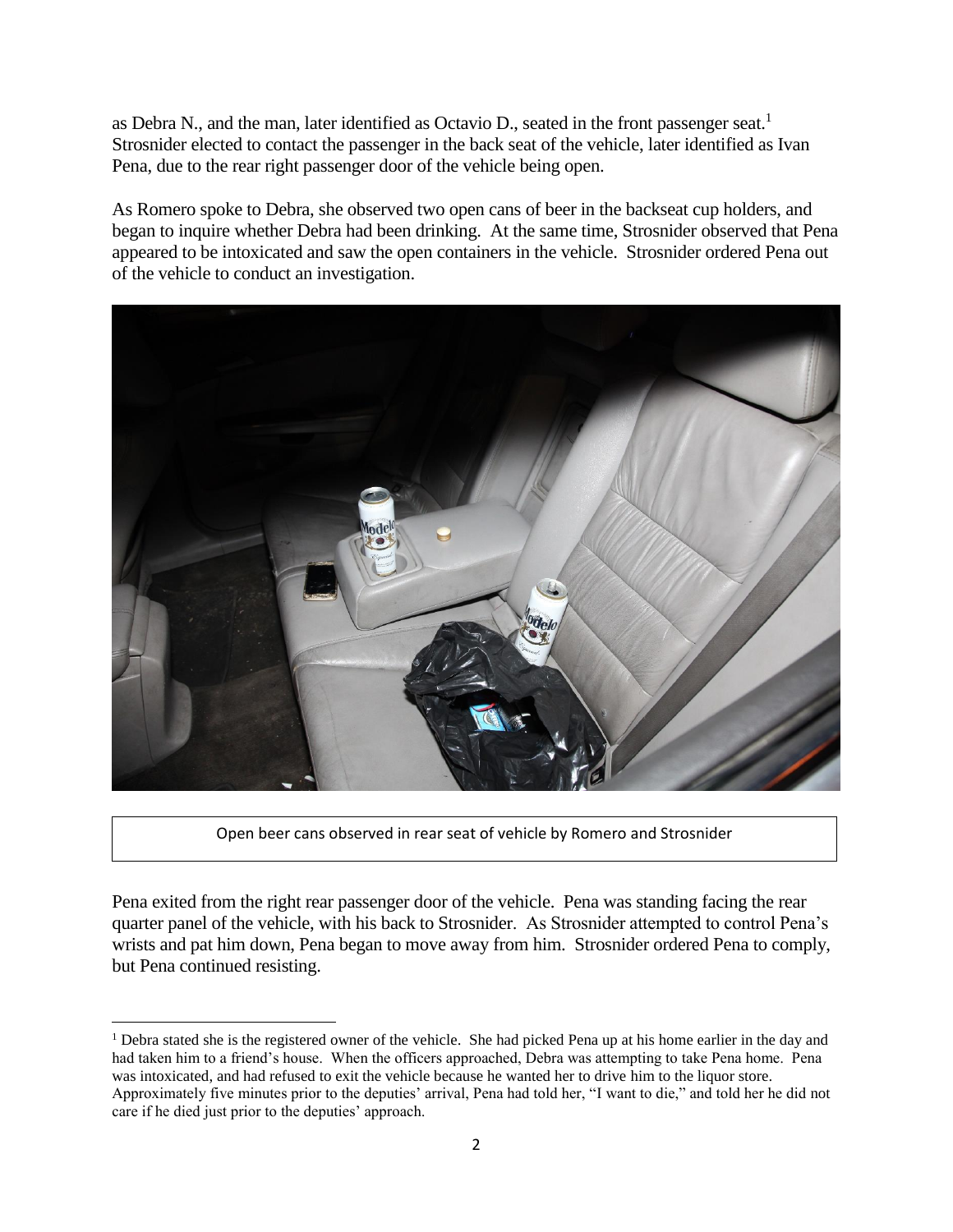Romero, observing movement by Pena, believed the contact between Strosnider and Pena was escalating, and that Pena was attempting to free himself from Strosnider's grasp. Romero saw Pena moving his shoulders and actively resisting Strosnider. Romero could see that Strosnider and Pena had moved away from the vehicle, and were now closer to a fence. Strosnider became concerned that Pena was reaching for a weapon. Strosnider told Romero to broadcast their location and that he was involved in a fight. Romero heard Strosnider say, "Deputy involved in a fight." Romero felt that Debra and Octavio were compliant, and ran towards the rear of the vehicle to assist Strosnider. Strosnider was struggling with Pena, and Pena was attempting to curl up in a ball with his hands hidden in front of him while crouched over. Pena's movements prevented Strosnider from gaining control of his hands.

As she got closer, Strosnider bumped into Romero and both he and Pena fell to the ground. Pena was face down on the ground, and Strosnider was struggling to keep him down as Pena attempted to get back up onto his feet.<sup>2</sup>



Area near rear of Honda where struggle and shooting occurred

<sup>2</sup> Debra, having seen Pena resisting Strosnider, ran from the vehicle. She observed Pena bending over while tucking his hands against his waist. She heard a deputy telling Pena to relax several times. Pena's brother, Luis P., was inside his residence and also heard a deputy say, "Relax."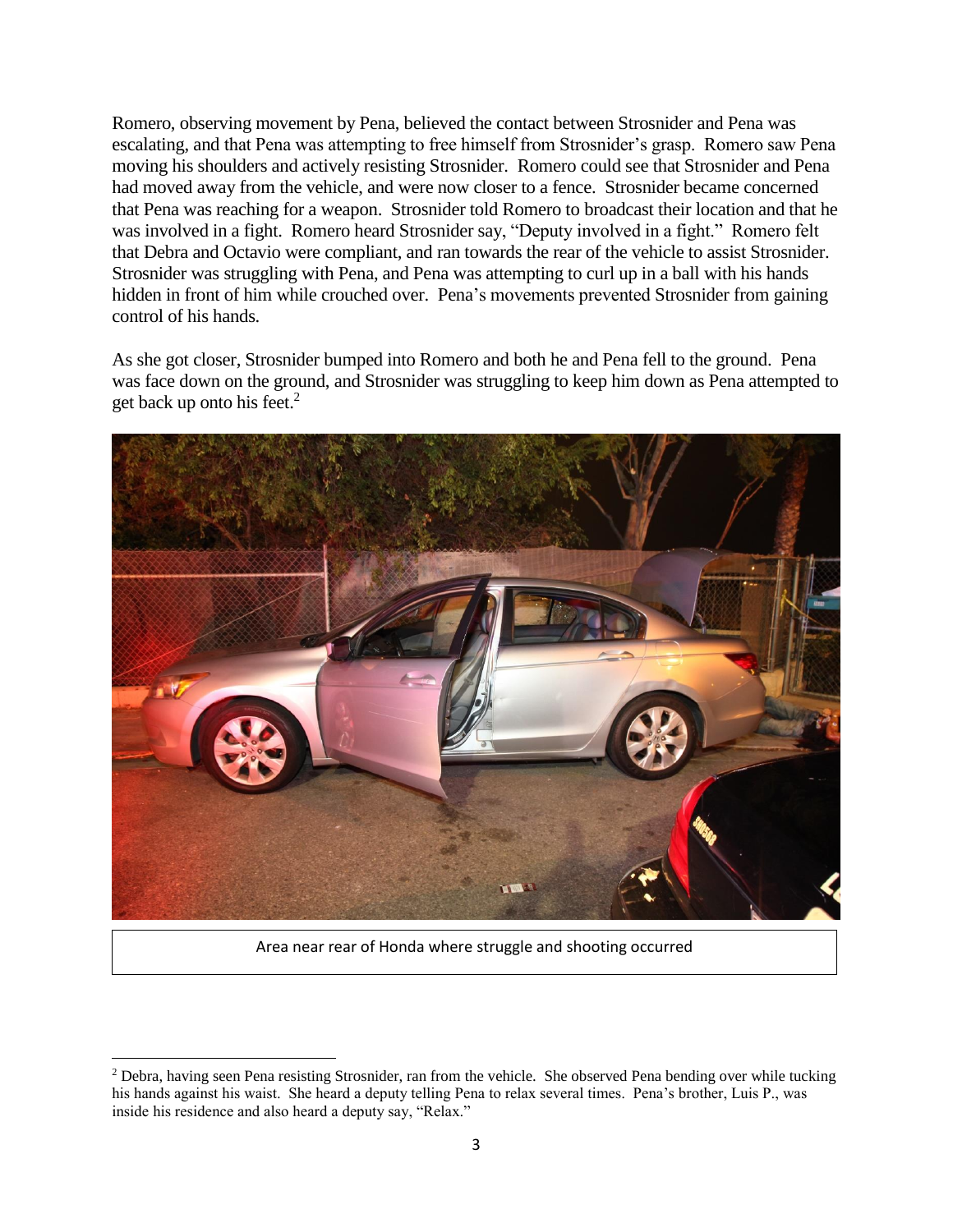As he continued to struggle with Pena, Strosnider suddenly observed that Pena had a gun in his hand. He then heard a single gunshot, and was uncertain at first whether or not he had been shot by Pena.<sup>3</sup> Strosnider told Romero to put out on the radio, "998."<sup>4</sup> Romero heard Strosnider yell, "Gun!" Romero drew her service weapon from her holster and observed that Pena had a gun in his hand. Strosnider was attempting to grab Pena's hands. As Strosnider and Pena struggled, Pena pointed the weapon directly at Romero. Fearing that Pena was about to shoot her or Strosnider, Romero fired three rounds from her service weapon in self-defense and in defense of her partner. Pena was struck by gunfire, and Romero and Strosnider were able to take him into custody.<sup>5</sup> Strosnider, who had been reaching across Pena at the time Romero fired, was also struck by one of Romero's rounds, and both deputies suffered abrasions as a result of their struggle with Pena on the ground. $6$ 

Paramedics were summoned and pronounced Pena dead at the scene. Strosnider was taken to a hospital and treated for one through and through gunshot wound to his right forearm.

Pena's firearm, a Taurus 9mm Luger caliber semiautomatic pistol, was recovered approximately three feet from his body.<sup>7</sup> The slide on the firearm was forward, the safety was off and there was one round in the chamber of the weapon, as well as two rounds in the magazine. The weapon was later tested and found to be functional. One fired shell casing from the weapon was also located near Pena's body. Three casings from Romero's service weapon were recovered near her position at the time of the shooting.

<sup>&</sup>lt;sup>3</sup> Subsequent investigation determined that Pena did fire his weapon, but it did not strike Strosnider.

<sup>&</sup>lt;sup>4</sup> "998" refers to a deputy involved shooting.

<sup>&</sup>lt;sup>5</sup> Surveillance video recovered from near the location captured the shooting from two different angles. The Honda obscures the view of much of the incident, but the video does show Pena struggling first with Strosnider and then both deputies. Romero can be seen backing away from the altercation (which is blocked by the Honda), firing her service weapon, and then falling backwards to her knees. Luis P. also heard one gunshot from inside his residence, followed by a pause, before hearing several more rounds as did his neighbors, Luis R. and Gladys R. Octavio, having seen Pena struggling with Strosnider, also heard one round followed by a pause, and then additional gunfire. <sup>6</sup> Strosnider told investigators he believed Pena was about to shoot Romero and then him at the time Romero fired her weapon. Strosnider believed Romero's actions saved his life.

<sup>7</sup> Neither Debra nor Octavio were aware Pena had a gun prior to the shooting. Debra, however, had seen Pena with the weapon the previous night.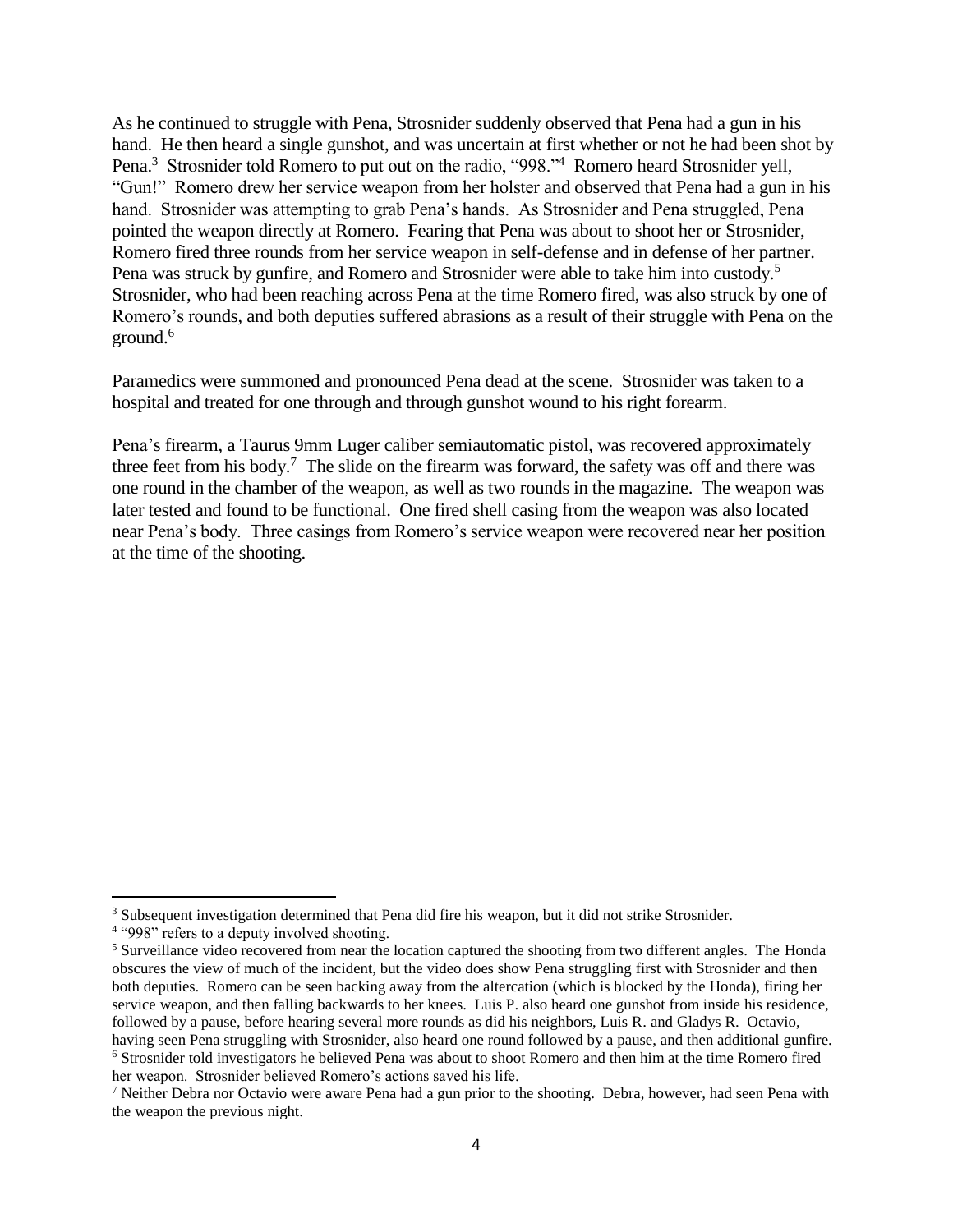

Firearm Pena pointed at Deputy Romero

An autopsy was conducted on September 29, 2018, by Deputy Medical Examiner Doctor Timothy F. Dutra. Dr. Dutra observed three gunshot wounds on Pena's body, one to the right chest, one to the abdomen and one to the right upper arm. Dr. Dutra ascribed cause of death to the two gunshot wounds to Pena's torso. A toxicology screen conducted as part of the autopsy revealed Pena's alcohol levels at the time of his death to be .129 femoral blood, .131 heart blood and .153 vitreous.

### **LEGAL ANALYSIS**

California law permits the use of deadly force in self-defense or in the defense of others if the person claiming the right of self-defense or the defense of others actually and reasonably believed that he or others were in imminent danger of great bodily injury or death. Penal Code § 197; *People v. Randle* (2005) 35 Cal.4<sup>th</sup> 987, 994 (overruled on another ground in *People v. Chun* (2009) 45 Cal.4th 1172, 1201); *People v. Humphrey* (1996) 13 Cal.4th 1073, 1082; *see also,* CALCRIM No. 505.

In protecting himself or another, a person may use all the force which he believes reasonably necessary and which would appear to a reasonable person, in the same or similar circumstances, to be necessary to prevent the injury which appears to be imminent. CALCRIM No. 3470. If the person's beliefs were reasonable, the danger does not need to have actually existed. *Id.*